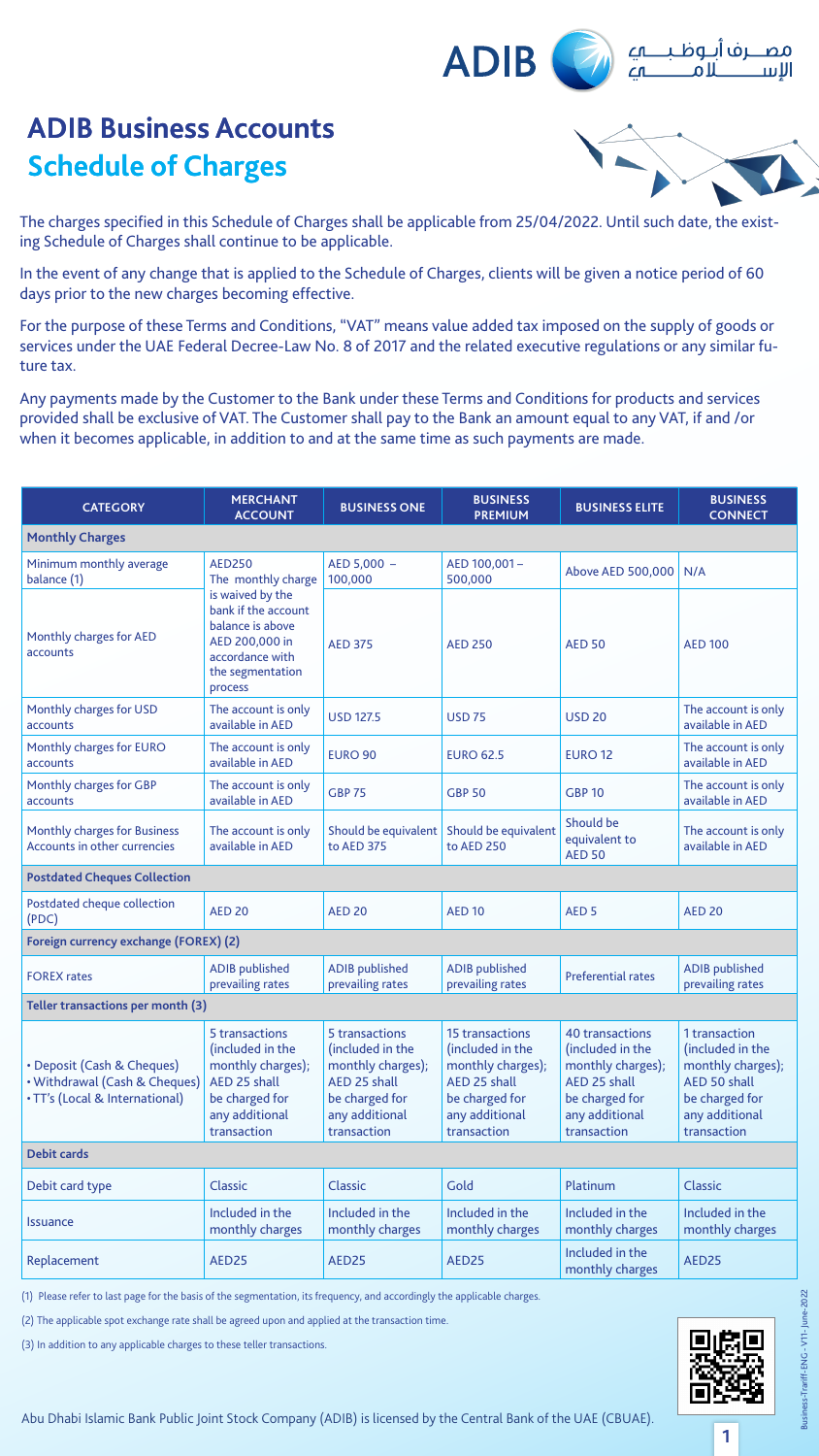



**2**

### Abu Dhabi Islamic Bank Public Joint Stock Company (ADIB) is licensed by the Central Bank of the UAE (CBUAE).

| <b>CATEGORY</b>                          | <b>All Business</b><br><b>Account's Categories</b><br><b>BUSINESS CONNECT</b><br><b>Except Business</b><br><b>Connect</b> | <b>All Business</b><br><b>Account's Categories</b><br><b>BUSINESS CONNECT</b><br><b>Except Business</b><br><b>Connect</b> |  |
|------------------------------------------|---------------------------------------------------------------------------------------------------------------------------|---------------------------------------------------------------------------------------------------------------------------|--|
| <b>CHANNEL</b>                           | <b>Standard/Branch</b>                                                                                                    | (ADIB DIRECT) Online Banking                                                                                              |  |
| <b>Using ADIB ATM</b>                    |                                                                                                                           |                                                                                                                           |  |
| Withdrawal/deposit                       | Included in the monthly charges                                                                                           | N/A                                                                                                                       |  |
| <b>Balance inquiry</b>                   | Included in the monthly charges                                                                                           | N/A                                                                                                                       |  |
| Mini statement (Last 5 transactions)     | Included in the monthly charges                                                                                           | N/A                                                                                                                       |  |
| <b>Transfer within accounts</b>          | Included in the monthly charges                                                                                           | N/A                                                                                                                       |  |
| Utility bill payment (ADWEC, SEWA, DEWA) | Included in the monthly charges                                                                                           | N/A                                                                                                                       |  |
| Using non ADIB ATM (UAE Switch)          |                                                                                                                           |                                                                                                                           |  |
| Cash withdrawal                          | AED <sub>2</sub>                                                                                                          | N/A                                                                                                                       |  |
| <b>Balance inquiry</b>                   | AED <sub>1</sub>                                                                                                          | N/A                                                                                                                       |  |
| <b>Decline</b>                           | AED <sub>1</sub>                                                                                                          | N/A                                                                                                                       |  |

#### **Using GCC switch ATM (Outside UAE)**

| Cash withdrawal                         | AED <sub>6</sub>                            |                | N/A  |  |
|-----------------------------------------|---------------------------------------------|----------------|------|--|
| <b>Balance inquiry</b>                  | AED <sub>3</sub>                            |                | N/A  |  |
| Using International ATM (Outside GCC)   |                                             |                |      |  |
| Cash withdrawal                         | <b>AED 20</b>                               |                | N/A  |  |
| Non AED transaction service fee (1)     | 1.93%                                       |                | N/A  |  |
| <b>Account statement</b>                |                                             |                |      |  |
| Monthly account statement               | Included in the monthly charges             |                | Free |  |
| Duplicate account statement (Per Month) | AED 50 or equivalent<br>in foreign currency | <b>AED 100</b> | Free |  |

(1) Added over and above both of the spot rate that is applied by Visa on the date of conversion and the International Service Assessment Fee and will be applicable to ADIB Debit Card



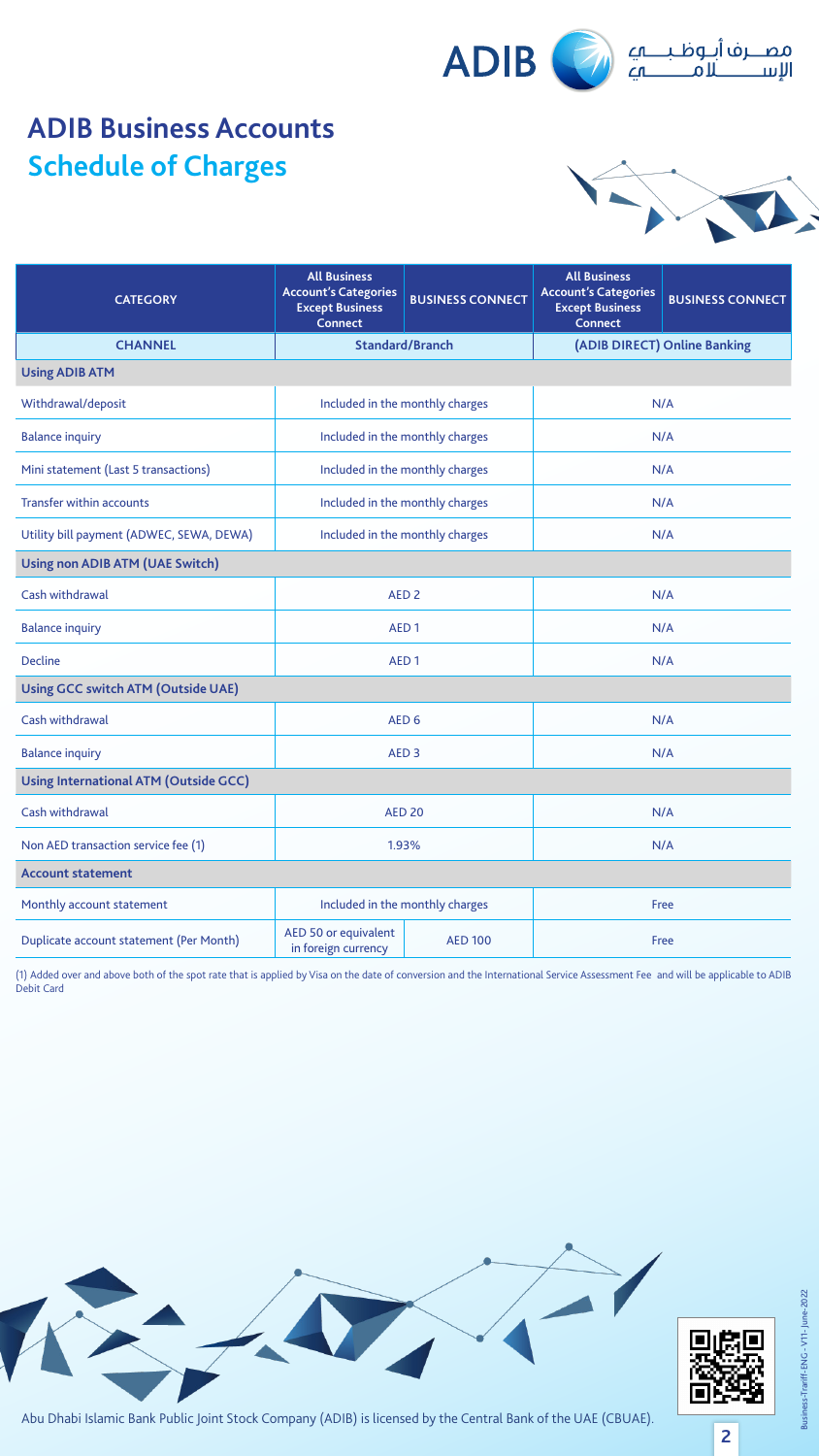



**3**

#### Abu Dhabi Islamic Bank Public Joint Stock Company (ADIB) is licensed by the Central Bank of the UAE (CBUAE).

| <b>CATEGORY</b>                                                                      | <b>All Business</b><br><b>Account's Categories</b><br><b>Except Business</b><br><b>Connect</b> | <b>BUSINESS CONNECT</b>                   | <b>All Business</b><br><b>Account's Categories</b><br><b>Except Business</b><br><b>Connect</b> | <b>BUSINESS CONNECT</b>      |
|--------------------------------------------------------------------------------------|------------------------------------------------------------------------------------------------|-------------------------------------------|------------------------------------------------------------------------------------------------|------------------------------|
| <b>CHANNEL</b>                                                                       |                                                                                                | <b>Standard/Branch</b>                    |                                                                                                | (ADIB DIRECT) Online Banking |
| <b>Inward Remittances in AED(1)</b>                                                  |                                                                                                |                                           |                                                                                                |                              |
| International inward remittances credited to<br>account within ADIB                  |                                                                                                | AED 75 (applicable only to BEN and SHARE) | N/A                                                                                            |                              |
| Inward remittances in foreign currency (2)                                           |                                                                                                |                                           |                                                                                                |                              |
| Credited to account in AED                                                           |                                                                                                | ADIB published prevailing rates           |                                                                                                | N/A                          |
| <b>Outward Remittances(3)</b>                                                        |                                                                                                |                                           |                                                                                                |                              |
| Internal fund transfers in AED only (Within<br>ADIB accounts) (4)                    | <b>AED 60</b><br><b>AED 100</b>                                                                |                                           | <b>Free</b>                                                                                    |                              |
| <b>Transfer in AED</b>                                                               | <b>AED 75</b>                                                                                  | <b>AED 150</b>                            | <b>AED 15</b>                                                                                  | AED <sub>2</sub>             |
| Transfer in other currencies                                                         | AED 110 or equivalent<br>in foreign currency                                                   | <b>AED 250</b>                            | AED 45 or equivalent<br>in foreign currency                                                    | <b>AED 20</b>                |
| Confirmation of payment to beneficiary                                               | AED 100 or equivalent in foreign currency                                                      |                                           | N/A                                                                                            |                              |
| SWIFT cancellation / funds recall / inquiries<br>(overseas)                          | AED 100 or equivalent in foreign currency                                                      |                                           | N/A                                                                                            |                              |
| MT101 request for transfer – per transaction                                         | N/A                                                                                            |                                           | AED <sub>5</sub>                                                                               |                              |
| MT940 outgoing (swift message)                                                       |                                                                                                | AED 100 or equivalent in foreign currency | N/A                                                                                            |                              |
| International fund transfer charges - only if<br>payment option "OUR" is selected(5) | AED 100 or equivalent in foreign currency                                                      |                                           | AED 100 or equivalent in foreign currency                                                      |                              |
| <b>Standing instructions</b>                                                         |                                                                                                |                                           |                                                                                                |                              |
| Setting-up / Amendment/Cancellation                                                  | AED 50 or equivalent<br><b>AED 100</b><br>foreign currency                                     |                                           | Free                                                                                           |                              |
| Per transaction                                                                      | AED 25 or equivalent<br><b>AED 50</b><br>foreign currency                                      |                                           | Free                                                                                           |                              |
| System auto transfer (account to account)                                            | Included in the monthly charges                                                                |                                           | N/A                                                                                            |                              |
| <b>Charitable donation</b>                                                           | Included in the monthly charges                                                                |                                           | N/A                                                                                            |                              |

(1) in case of remittance with "OUR" type, the sender alone pays the charges applicable by both of the sender bank and the receiving bank in addition to the full remitted amount; hence the beneficiary shall not pay any charges related to such transfer and accordingly he/she receives the remitted amount in full. In case of remittance with "SHARE" type, the sender pays the charge applicable by the sender bank in addition to the full remitted amount; while the beneficiary will pay the charge applicable by the receiving bank, hence he/she will receive the remitted amount net of the applicable charge by the receiving bank only. In case of remittance with "BEN" type, the beneficiary pays the charge applicable by the sender bank which will be deducted from the remitted amount and he/she shall pay also the charge applicable by the receiving bank, hence the beneficiary will receive the remitted amount net of the applicable charges by both of the sender bank and the receiving bank.

(2) The customer authorizes the bank to convert the foreign currency received to AED at the prevailing spot exchange rate on the conversion date and credit the same amount to the customer account on such conversion date.

(3) All charges levied directly by central bank with regard of cheques services and remittances shall be debited from customer account.

 $(4)$  Not applicable on the internal transfers between a customer's own ADIB accounts.

(5) The sender alone pays the mentioned fee amount, and the beneficiary shall not be charged any fee related to such transfer and accordingly he/she receives the remitted amount in full



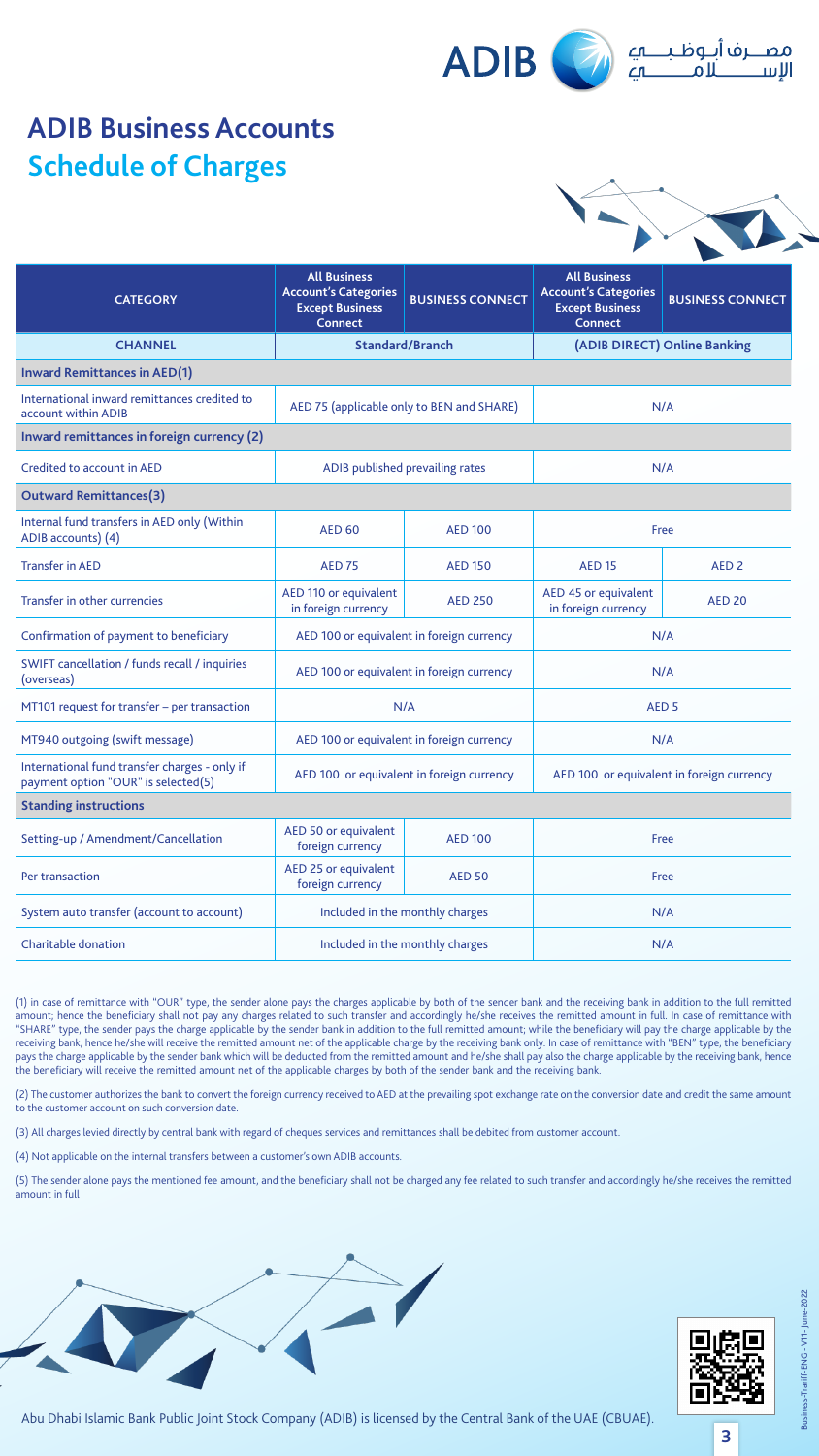



**4**

#### Abu Dhabi Islamic Bank Public Joint Stock Company (ADIB) is licensed by the Central Bank of the UAE (CBUAE).

| <b>CATEGORY</b>                                                        | <b>All Business</b><br><b>Account's Categories</b><br><b>Except Business</b><br><b>Connect</b> | <b>BUSINESS CONNECT</b>                   | <b>All Business</b><br><b>Account's Categories</b><br><b>Except Business</b><br><b>Connect</b> | <b>BUSINESS CONNECT</b>      |
|------------------------------------------------------------------------|------------------------------------------------------------------------------------------------|-------------------------------------------|------------------------------------------------------------------------------------------------|------------------------------|
| <b>CHANNEL</b>                                                         |                                                                                                | <b>Standard/Branch</b>                    |                                                                                                | (ADIB DIRECT) Online Banking |
| <b>Cheque Services(1)</b>                                              |                                                                                                |                                           |                                                                                                |                              |
| First cheque book issuance                                             |                                                                                                | Free                                      | N/A                                                                                            |                              |
| Subsequent cheque book issuance                                        | <b>AED 100</b>                                                                                 | <b>AED 200</b>                            |                                                                                                | <b>AED 20</b>                |
| <b>Clearing cheques</b>                                                |                                                                                                | Included in the monthly charges           |                                                                                                | N/A                          |
| Returned cheques(2)                                                    |                                                                                                | AED 300 or equivalent in foreign currency |                                                                                                | N/A                          |
| <b>Special clearing</b>                                                |                                                                                                | <b>AED 205</b>                            |                                                                                                | N/A                          |
| Stop payment (per request)                                             |                                                                                                | <b>AED 150</b>                            | N/A                                                                                            |                              |
| Collection cheques in foreign currencies                               |                                                                                                | <b>AED 100</b>                            | N/A                                                                                            |                              |
| Over the counter cheques encashment                                    | AED 60 per Cheque<br>AED 100 per Cheque                                                        |                                           | N/A                                                                                            |                              |
| <b>Demand Draft / Payment Order</b>                                    |                                                                                                |                                           |                                                                                                |                              |
| <b>Issuance to customer</b>                                            |                                                                                                | AED 55 or equivalent in foreign currency  |                                                                                                | N/A                          |
| <b>Courier service</b>                                                 | <b>AED 100</b>                                                                                 |                                           |                                                                                                | N/A                          |
| Cancellation of cheques issued in foreign<br>currencies (same day) (3) | ADIB published prevailing rates                                                                |                                           |                                                                                                | N/A                          |
| Stop payment (per request)                                             |                                                                                                | <b>AED 75</b>                             |                                                                                                | N/A                          |
| <b>Channels Services ADIB Direct</b>                                   |                                                                                                |                                           |                                                                                                |                              |
| One-time setup fee (viewing only)                                      | N/A                                                                                            |                                           |                                                                                                | Free                         |
| One-time setup fee (banking transactions)                              | N/A                                                                                            |                                           |                                                                                                | Free                         |
| <b>Additional security token</b>                                       | N/A                                                                                            |                                           |                                                                                                | <b>AED 200</b>               |
| Monthly charges for view only customers                                | N/A                                                                                            |                                           |                                                                                                | Free                         |
| Monthly charges for transacting customers                              |                                                                                                | N/A                                       |                                                                                                | Free                         |

(1) All charges levied directly by central bank with regard of cheques services and remittances shall be debited from customer account.

(2) Not applicable if such returned cheques are related to a financing provided by ADIB.

(3) The customer authorizes the bank to convert the foreign currency received to AED at the prevailing spot exchange rate on the conversion date and credit the same amount to the customer account on such conversion date.



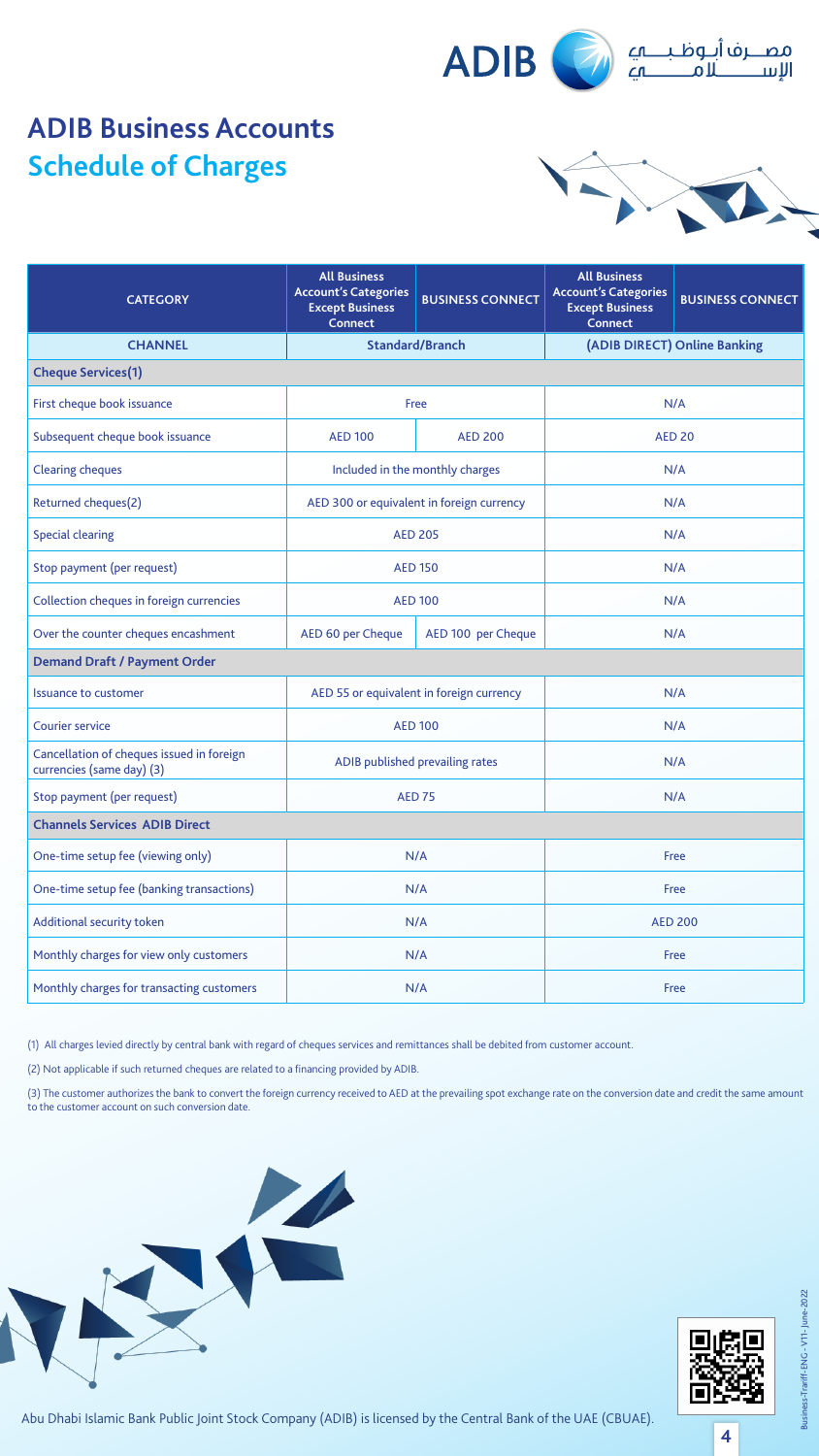

|  | $\sqrt{\frac{1}{2}}$ |
|--|----------------------|
|  |                      |





**5**

#### Abu Dhabi Islamic Bank Public Joint Stock Company (ADIB) is licensed by the Central Bank of the UAE (CBUAE).

| <b>CATEGORY</b>                                                                                                                           | <b>All Business</b><br><b>Account's Categories</b><br><b>Except Business</b><br><b>Connect</b> | <b>BUSINESS CONNECT</b>                                     | <b>All Business</b><br><b>Account's Categories</b><br><b>Except Business</b><br><b>Connect</b> | <b>BUSINESS CONNECT</b>      |  |                |
|-------------------------------------------------------------------------------------------------------------------------------------------|------------------------------------------------------------------------------------------------|-------------------------------------------------------------|------------------------------------------------------------------------------------------------|------------------------------|--|----------------|
| <b>CHANNEL</b>                                                                                                                            |                                                                                                | <b>Standard/Branch</b>                                      |                                                                                                | (ADIB DIRECT) Online Banking |  |                |
| <b>Other services</b>                                                                                                                     |                                                                                                |                                                             |                                                                                                |                              |  |                |
| Trade License Expiry per month (if not provided<br>within 60 days from the expiry date of the<br>latest trade license provided to ADIB(1) | <b>AED 350</b>                                                                                 |                                                             | N/A                                                                                            |                              |  |                |
| Direct Debit System (DDS) Originator Service<br><b>Fees</b>                                                                               |                                                                                                | AED 300/Month, or AED 3,600/Year                            | N/A                                                                                            |                              |  |                |
| Direct Debit Authority (DDA) Setup Fees                                                                                                   |                                                                                                | <b>AED 100</b>                                              |                                                                                                | N/A                          |  |                |
| Direct Debit Request return due to insufficient<br>funds                                                                                  |                                                                                                | <b>AED 25</b>                                               | N/A                                                                                            |                              |  |                |
| Account closed within 6 month                                                                                                             |                                                                                                | AED 100 or equivalent in foreign currency                   | N/A                                                                                            |                              |  |                |
| <b>Balance certificate</b>                                                                                                                | AED 300 or equivalent in foreign currency                                                      |                                                             |                                                                                                | N/A                          |  |                |
| Liability certificate                                                                                                                     | AED 60 or equivalent in foreign currency                                                       |                                                             | N/A                                                                                            |                              |  |                |
| Documents/ Cheque copy                                                                                                                    | <b>AED 50</b>                                                                                  |                                                             |                                                                                                | N/A                          |  |                |
| Other certificate                                                                                                                         | AED 100 or equivalent in foreign currency                                                      |                                                             |                                                                                                | N/A                          |  |                |
| <b>Hold Mail Annual Charges</b>                                                                                                           | <b>AED 100</b>                                                                                 |                                                             |                                                                                                | N/A                          |  |                |
| <b>Phone &amp; SMS Banking</b>                                                                                                            |                                                                                                | Included in the monthly charges                             |                                                                                                | N/A                          |  |                |
| <b>Current Account Services Fee on Certain</b><br>Foreign Currencies (Per Month) (2)                                                      |                                                                                                | 0.1% of the monthly average of the daily<br>closing balance |                                                                                                | N/A                          |  |                |
| <b>Wages Protection System (WPS) (3)</b>                                                                                                  |                                                                                                |                                                             |                                                                                                |                              |  |                |
| <b>Salary Payment Processing Per File</b>                                                                                                 | <b>AED 350</b>                                                                                 |                                                             |                                                                                                |                              |  | <b>AED 100</b> |
| <b>Salary Payment Processing per Record</b>                                                                                               | AED <sub>5</sub>                                                                               |                                                             |                                                                                                | AED <sub>2</sub>             |  |                |
| Non WPS - Salary Transfer (Per File)                                                                                                      |                                                                                                | N/A                                                         |                                                                                                | <b>AED 50</b>                |  |                |

 $(1)$  Applied for a maximum of 6 times, at the discretion of ADIB.

(2) This current account service fee is applied on current accounts in EUR, JPY, CHF currencies.

(3) Available via Online Banking (for transacting customer only) and via ADIB Branches.

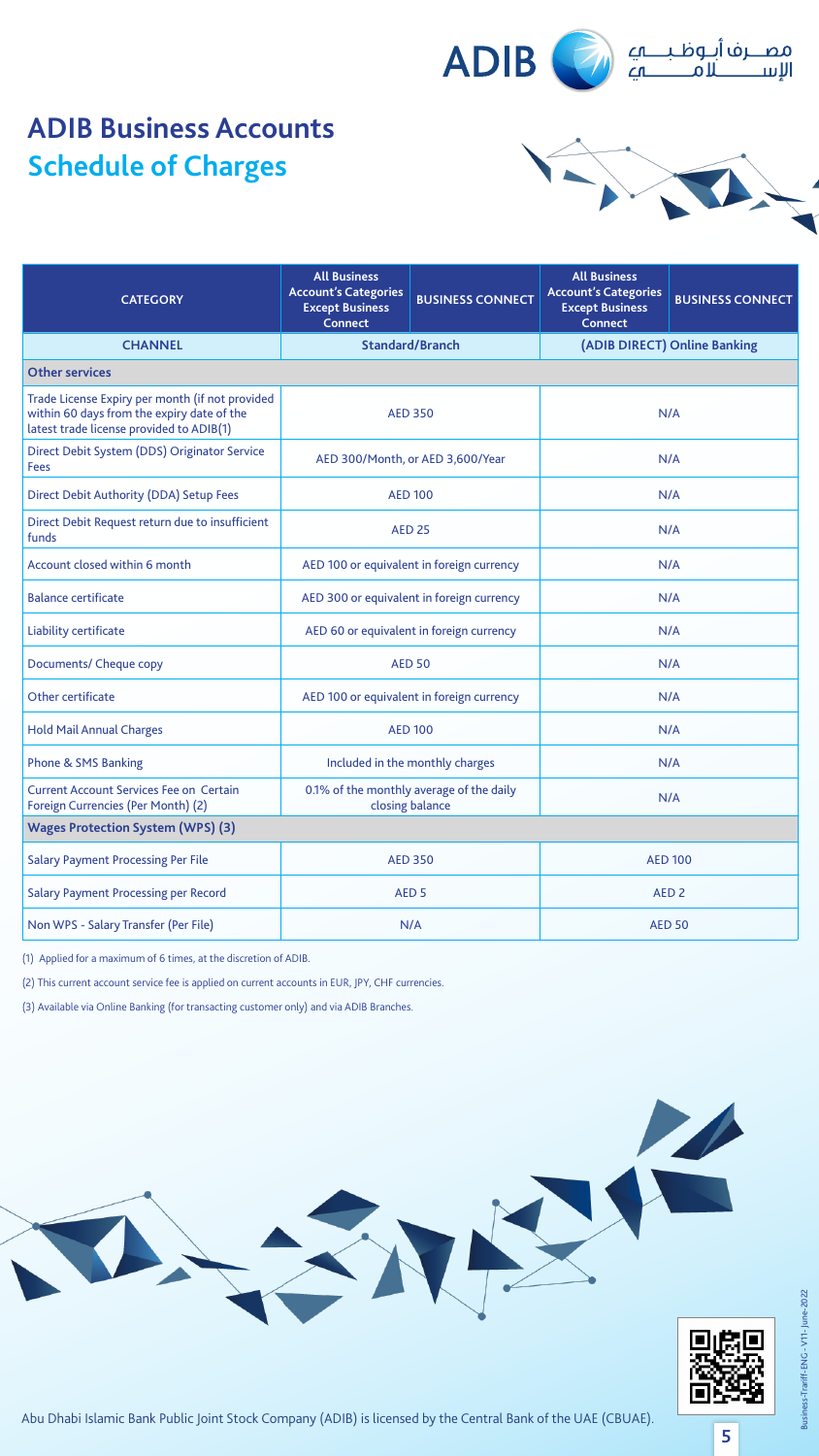

**6**

### Abu Dhabi Islamic Bank Public Joint Stock Company (ADIB) is licensed by the Central Bank of the UAE (CBUAE).

| <b>CATEGORY</b>                                                                    | <b>All Business</b><br><b>Account's Categories</b><br><b>Except Business</b><br><b>Connect</b> | <b>BUSINESS CONNECT</b>            | <b>All Business</b><br><b>Account's Categories</b><br><b>Except Business</b><br><b>Connect</b> | <b>BUSINESS CONNECT</b>         |
|------------------------------------------------------------------------------------|------------------------------------------------------------------------------------------------|------------------------------------|------------------------------------------------------------------------------------------------|---------------------------------|
| <b>CHANNEL</b>                                                                     |                                                                                                | <b>Standard/Branch</b>             |                                                                                                | (ADIB DIRECT) Online Banking    |
| <b>Cash management services</b>                                                    |                                                                                                |                                    |                                                                                                |                                 |
| Cash pick-up (per pick-up)                                                         |                                                                                                | <b>AED 85</b>                      | N/A                                                                                            |                                 |
| Cheque pick-up (per pick-up)                                                       |                                                                                                | <b>AED 85</b>                      | N/A                                                                                            |                                 |
| Cash and cheque pick-up (per pick-up) (1)                                          |                                                                                                | <b>AED 100</b>                     |                                                                                                | N/A                             |
| Ad-hoc Cash pick-up / Cash Delivery (per trip)                                     |                                                                                                | AED 500 Same day, AED 300 Next day |                                                                                                | N/A                             |
| <b>ICCS Implementation and onsite technical</b><br>installation charges (optional) |                                                                                                | N/A                                |                                                                                                | <b>AED 1,500</b>                |
| <b>Remote Cheque Scanning Service Fees</b>                                         |                                                                                                | N/A                                |                                                                                                | AED 300/Month or AED 3,600/Year |
| <b>Courier Charges - Per Delivery</b>                                              |                                                                                                | <b>AED 30</b>                      |                                                                                                | N/A                             |
| Corporate cheque printing charge (per cheque -<br>client side)                     |                                                                                                | N/A                                |                                                                                                | As per requirement              |
| Corporate cheque printing charge (per cheque -<br>bank side)                       |                                                                                                | N/A                                | <b>AED 10</b>                                                                                  |                                 |
| Corporate cheque printing implementation<br>(manual)                               |                                                                                                | N/A                                | <b>AED 1,500</b>                                                                               |                                 |
| Positive pay per cheque                                                            |                                                                                                | N/A                                | AED <sub>5</sub>                                                                               |                                 |
| SCDM 1,200 notes capacity including 2 times<br>pickup and processing (per SCDM)    | AED 1,500 per month per machine                                                                |                                    | N/A                                                                                            |                                 |
| SCDM 2,500 notes capacity including 2 times<br>pickup and processing (per SCDM)    | AED 2,500 per month per machine                                                                |                                    |                                                                                                | N/A                             |
| SCDM 4,000 notes capacity including 2 times<br>pickup and processing (per SCDM)    | AED 3,200 per month per machine                                                                |                                    |                                                                                                | N/A                             |
| SCDM 10,000 notes capacity including 2 times<br>pickup and processing (per SCDM)   | AED 4,000 per month per machine                                                                |                                    |                                                                                                | N/A                             |
| <b>SCDM Removal Fee</b>                                                            | <b>At Actual</b>                                                                               |                                    |                                                                                                | N/A                             |
| <b>UAEPGS on-boarding Charges</b>                                                  |                                                                                                | N/A                                |                                                                                                | <b>AED 1,500</b>                |
| <b>UAEPGS Monthly Service Fees</b>                                                 |                                                                                                | N/A                                |                                                                                                | <b>AED 300</b>                  |
| <b>Sweep Execution Within ADIB Accounts - per</b><br><b>Transaction</b>            |                                                                                                | N/A                                |                                                                                                | Free                            |
| <b>Sweep Execution LCY Funds Transfer - per</b><br><b>Transaction</b>              |                                                                                                | N/A                                |                                                                                                | <b>AED 20</b>                   |
| <b>Sweep Execution FCY Funds Transfer - per</b><br><b>Transaction</b>              | N/A                                                                                            |                                    |                                                                                                | <b>AED 160</b>                  |
| <b>Sweep Subscription - Monthly Charge</b>                                         |                                                                                                | N/A                                |                                                                                                | <b>AED 500</b>                  |
| <b>Structure Setup- Sweep Instruction Per Group</b>                                | N/A                                                                                            |                                    |                                                                                                | <b>AED 500</b>                  |
| <b>Structure Maintenance</b>                                                       | N/A                                                                                            |                                    |                                                                                                | <b>AED 100</b>                  |
| H2H setup & Implementation                                                         |                                                                                                | N/A                                |                                                                                                | <b>AED 5,000</b>                |
| <b>H2H service - Monthly Charges</b>                                               |                                                                                                | N/A                                |                                                                                                | <b>AED 500</b>                  |

(1) AED 15 for cheque and AED 85 for cash.